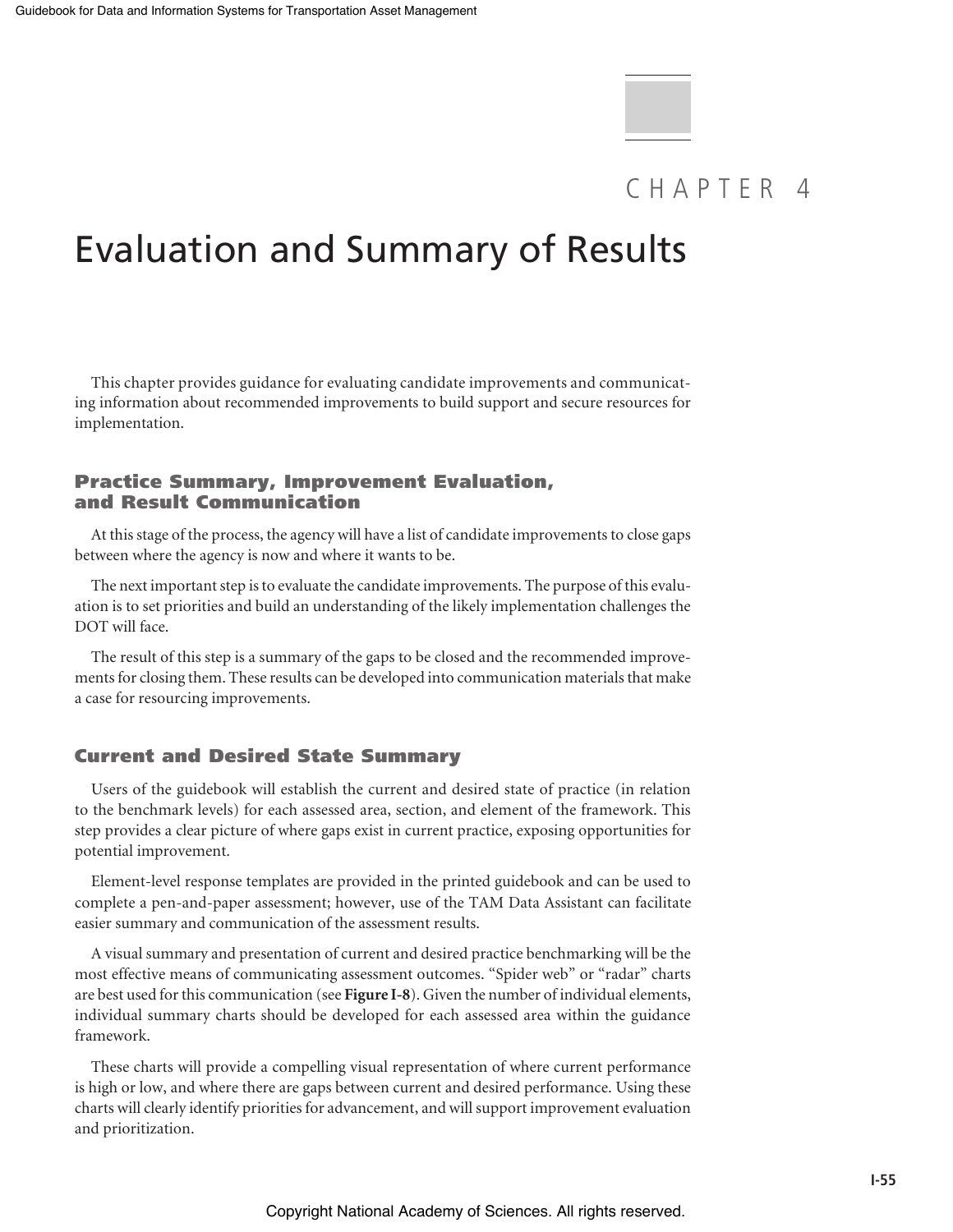**I-56** Guidebook for Data and Information Systems for Transportation Asset Management



*Figure I-8. TAM Data Assistant assessment summary example.*



### **TAM Data Assistant**

**Reference Materials**

**General Uses Chapter 2**

**Assessment Facilitation Uses Appendix H**

**User Quick Reference Guide Appendix I**

# TAM Data Assistant

The TAM Data Assistant simplifies the summary of assessment outcomes by automatically generating these charts from the detailed assessment data.

# Additional Recommendations

Preparing a summary and review of assessment results can generate new insights from the assessment team and allow for broader engagement and input beyond the observations of the individuals who were involved in the initial assessment process.

The assessment summary materials proposed in this guidebook can be used to iteratively refine the assessment details and generate more meaningful assessment results and improvement priorities.

# Explanation of Recommended Summary Charting

Figure I-8 exemplifies the recommended approach to visualizing the current and desired state captured through the assessment process. Four key elements of this visualization are:

- 1. **The "spider web" or "radar" chart** itself, including each assessed element within the area, organized by section, and representing each possible level of performance (from Benchmark Level 0 to Benchmark Level 4);
- 2. **The current performance** (highlighted in blue in Figure I-8), which is provided for each assessed element within the targeted area;
- 3. **The desired performance** (highlighted in green), which is provided for each assessed element within the targeted area; and
- 4. **The element identifier and name** for each assessment element represented in the summary chart.

Copyright National Academy of Sciences. All rights reserved.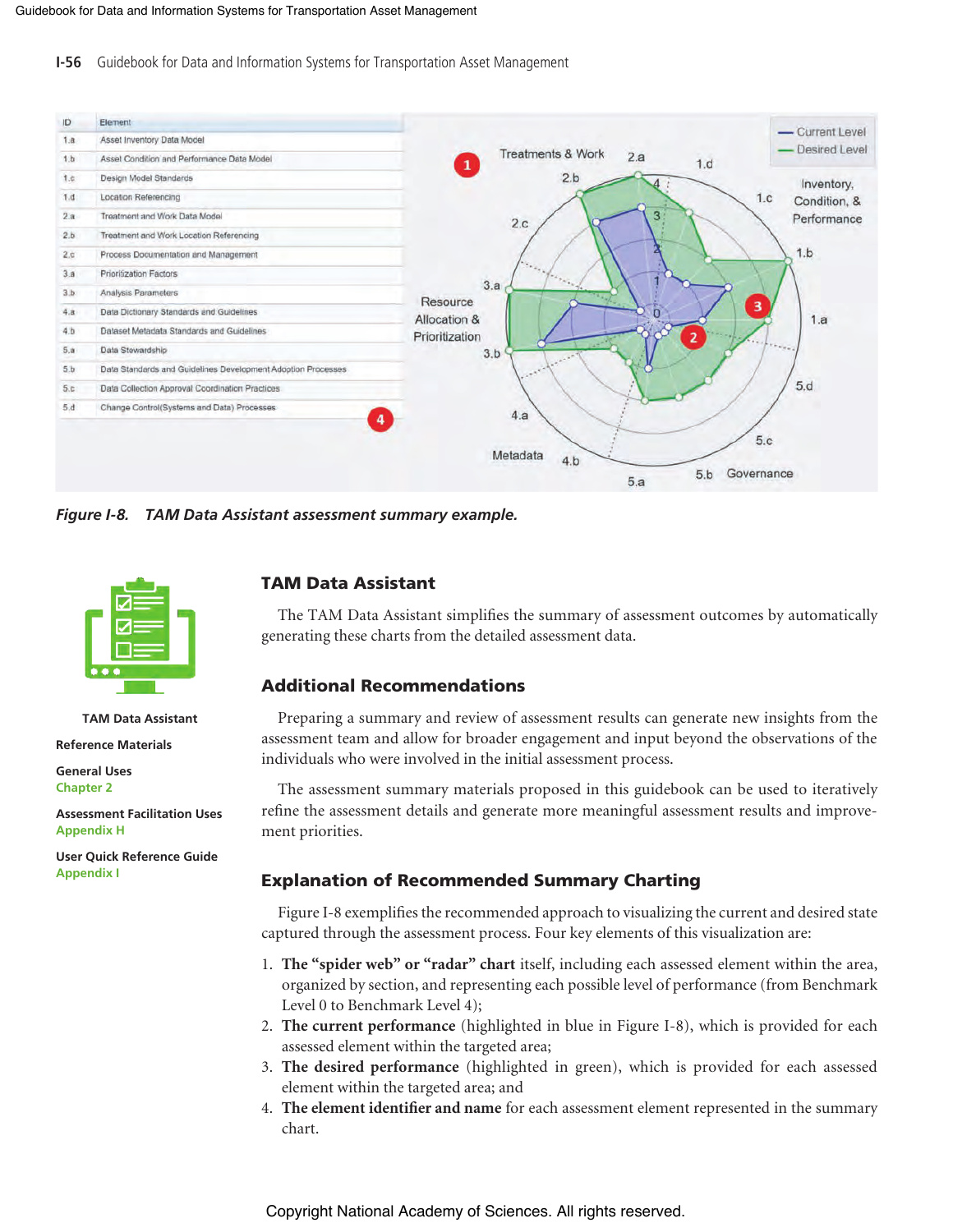## Use of Recommended Summary Charting

- **Identification of Low- and High-Performing Sections and Elements.** In Figure I-8, governance and metadata practices are easily identified as low-performing practices, whereas treatment and work data standards are relatively high-performing practices. Low-performing practices may become obstacles to ongoing advancement and may need to be prioritized for improvement, even if these capabilities are not specifically an area of focus for the agency. Referring again to Figure I-8, without advancing governance and metadata capabilities, the ability to efficiently and effectively collect, integrate, or analyze TAM data may be compromised due to lack of understanding of and compliance with data standards as business needs and practices change.
- **Gaps in Current and Desired Performance.** In Figure I-8, all assessed elements show a gap between current and desired performance; however, certain elements have larger gaps than others. Governance elements typically are two levels lower than desired, and will require significant investment and potentially face substantial institutional hurdles and organizational challenges to implement improvements. Based on this summary, a long-term governance implementation initiative could be considered. Communication to decision-makers could highlight the significant gap in current practices with respect to the desired state of practice and the value and benefits of investment in advancing governance practice.

#### Detailed Analysis

Detailed assessment data can be exported from the TAM Data Assistant to an Excel spreadsheet (an export file).

The export file can be used to readily list, filter, sort, and apply calculations that may be helpful in communicating the current practice (current benchmark level), desired state of practice (target benchmark level), or practice gaps. The raw data in the export file could potentially be used to create a "radar" or "spider web" chart, but the TAM Data Assistant does this automatically for each framework area.

The assessment information can also be combined with detailed improvement evaluation outcomes (also included within the export file) to relate current and desired practice to individual improvement opportunities (as is discussed under "Improvement Evaluation").

## TAM Data Assistant Quick Reference Guide

Detailed information on the functions and use of the TAM Data Assistant can be found in the TAM Data Assistant Quick Reference Guide provided in Part III, Appendix I.

### Improvement Evaluation

After candidate improvements have been identified, the next step is to evaluate them, recognize the effort that will be required versus the likely payoff for executing them, and anticipate any implementation challenges. This evaluation step is important for setting priorities and developing a comprehensive improvement strategy.

The TAM Data Assistant allows users to sort, filter, and review a list of improvements that have been identified during the assessment process. Through this interface, users can track evaluation results based on the criteria described in the next section of this guidebook.

Each candidate improvement should be evaluated in the context of other selected improvements. This evaluation allows the relative impact, effort, and priority of each improvement to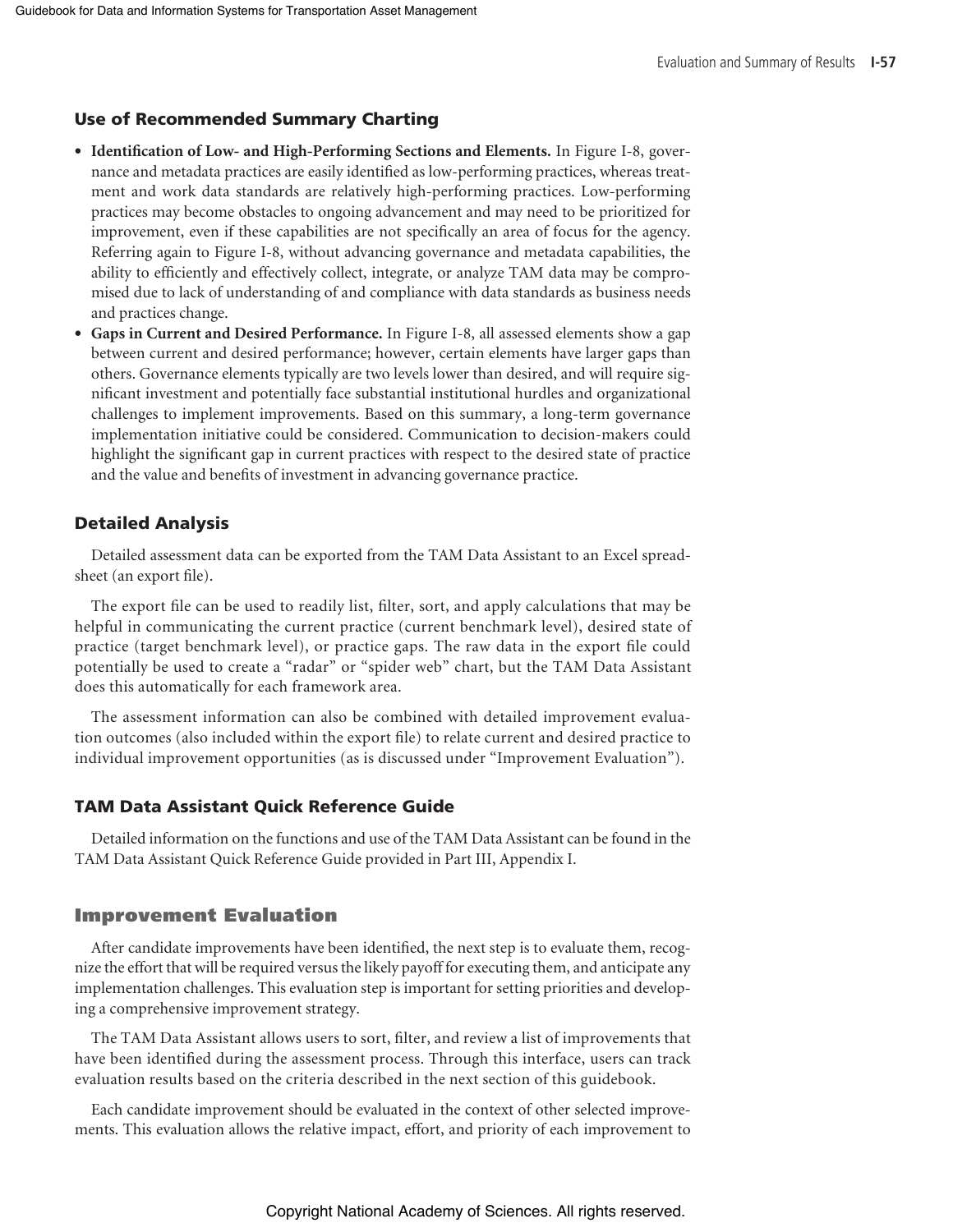be established (as high, medium, or low) with respect to the other identified options. Improvement-specific challenges can also be identified for consideration during strategy development. For example:

- **Impact** is characterized by the extent to which new or existing practices will transform TAM-related business practices;
- **Effort** is characterized by the level of resources and staff time required and the extent to which those can be incorporated into the responsibilities and budgets of existing business units;
- **Priority** is established on the basis of when the improvement would be targeted for implementation, ranging from immediate action to being recognized for future, as-yet unplanned action;
- **Challenges** can be grouped into distinct categories (e.g., time, resource, expertise, coordination, change, or other).

Applications of these evaluation factors are illustrated in the "Conceptual Examples" text box.

## **Conceptual Examples**

#### **Evaluations of Proposed Improvements**

• Transforms current business in a way that addresses major process pain points, is likely to extend to multiple business units, and adds value to multiple business processes

#### **Medium Impact**

• Makes existing business processes significantly more efficient and effective; however, may be within a limited area of business (e.g., a specific business function or process area)

#### **Low Impact**

- Contributes a minor adjustment to an existing business process but will not significantly change the business
- May already exist informally but are being formalized or clarified in the context of the program at large

# **High Impact High Effort High Priority**

• Requires a major commitment of resources and staff time, typically across multiple business units (e.g., a major IT application, a statewide technology deployment)

### **Medium Effort**

• May be incorporated within typical budgets and resources but would require planning and coordination, typically limited to a specific business function or process area

#### **Low Effort**

- Can be included within routine responsibilities of a business unit or working group
- Typically can be completed within a short timeframe

# **Impact Evaluation Effort Evaluation Example 20 Intervaluation Priority Evaluation**

• Targeted for immediate action

#### **Medium Priority**

• Intended to begin within the next several investment or planning cycles (e.g., 1–2 years)

### **Low Priority**

- Recognized, but not anticipated for action within the near future
- Unlikely to be incorporated into near-term planning activities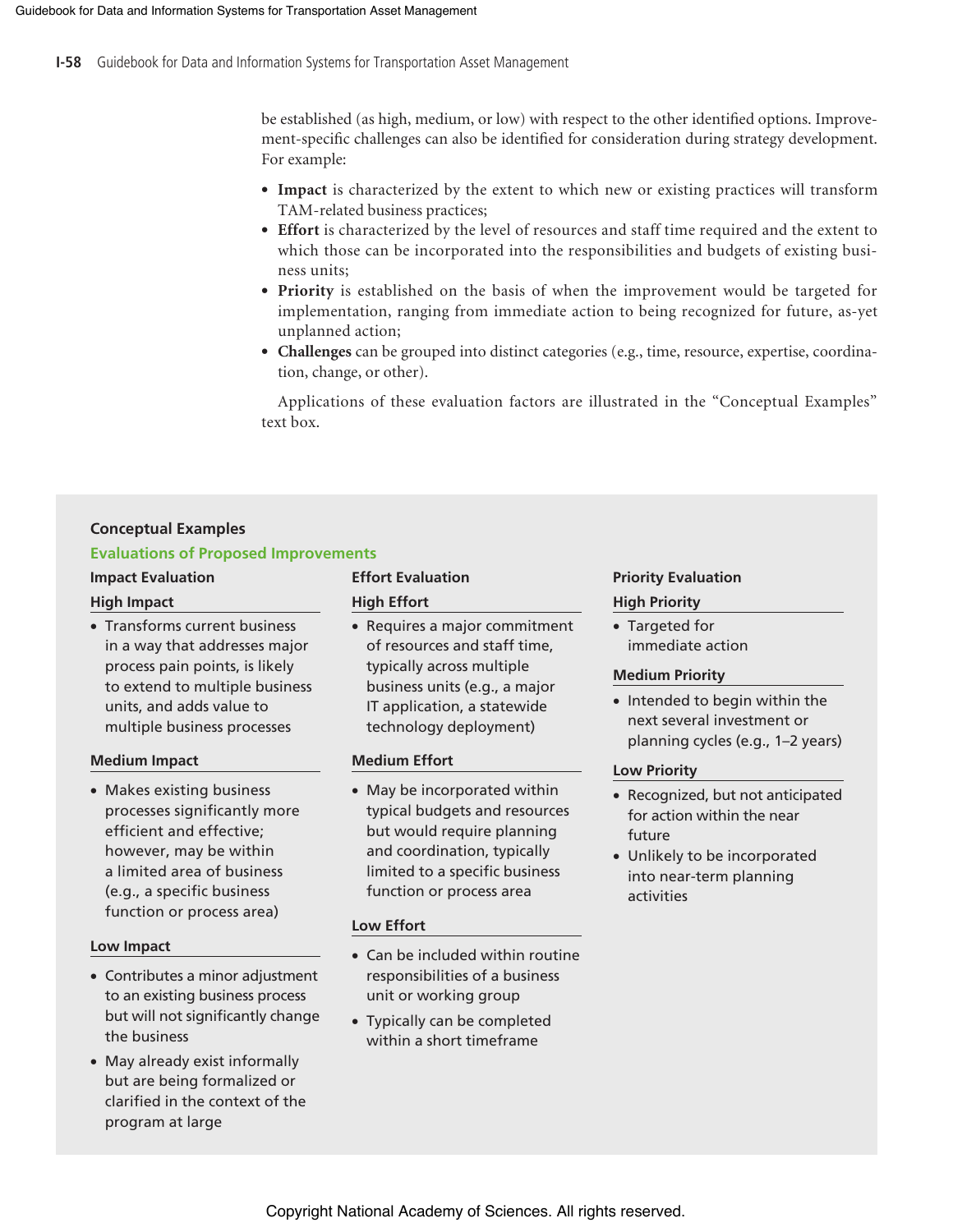# **Conceptual Examples**

## **Challenge Categorization**

• Recommended when the time available is limited for the extent of the effort

## **Resources**

• Recommended when the level of resources or staff time would require executive approval

#### **Expertise**

• Recommended when the expertise required is not available to the DOT without specialized support

#### **Time Coordination Coordination Change**

• Recommended when engagement and agreement are required across many different areas of business within the DOT, particularly when many of the impacted business units do not typically work together as part of the routine business of the agency

• Recommended when the improvement will significantly transform current business across multiple business units and processes, requiring extensive process reengineering and/or training to those impacted

# TAM Data Assistant and Improvement Evaluation

The TAM Data Assistant provides functionality for recording ratings of impact, effort, priority, and challenges for each selected candidate improvement. Additional information can be found in Part III, Appendix I.

# Additional Recommendations

An iterative approach to improvement evaluation is recommended. To the extent practical, this process should also involve external stakeholders and external planning processes. For example, the goals and objectives stated in an agency's strategic plans should be incorporated into the prioritization of improvement actions.

The availability, workload, and resources of affected business units should also be considered, as well as the engagement and enthusiasm for change found in potential project sponsors and business leads. Without stakeholder engagement, it is unlikely that a data or information system improvement will be successfully and sustainably implemented within routine business.

# Improvement Evaluation Tools

**Figure I-9** demonstrates the TAM Data Assistant functionality supporting improvement evaluation. The interface organizes five key aspects of the evaluation. The five key aspects of this interface are:

- 1. **Sort and display functionality,** to organize improvements identified during the self-assessment process;
- 2. **Filter functionality,** to apply criteria to filter the improvements based on area, challenge, priority, effort, impact, and other factors;
- 3. **Individual improvement details,** to highlight details for each selected improvement;
- 4. **Evaluation criteria,** to establish the improvement's impact versus effort, priority, and associated challenges; and
- 5. **Assessment information,** to review the current and desired state of the associated element and provide a link to quickly return to, and adjust, the associated assessment information.



**TAM Data Assistant**

**TAM Data Assistant: Overview Chapter 2**

**TAM Data Assistant and Improvement Evaluation Chapter 4**

**TAM Data Assistant and Executive Communication Chapter 4**

**Facilitator Materials Appendix H**

**TAM Data Assistant Quick Reference Guide Appendix I**

Copyright National Academy of Sciences. All rights reserved.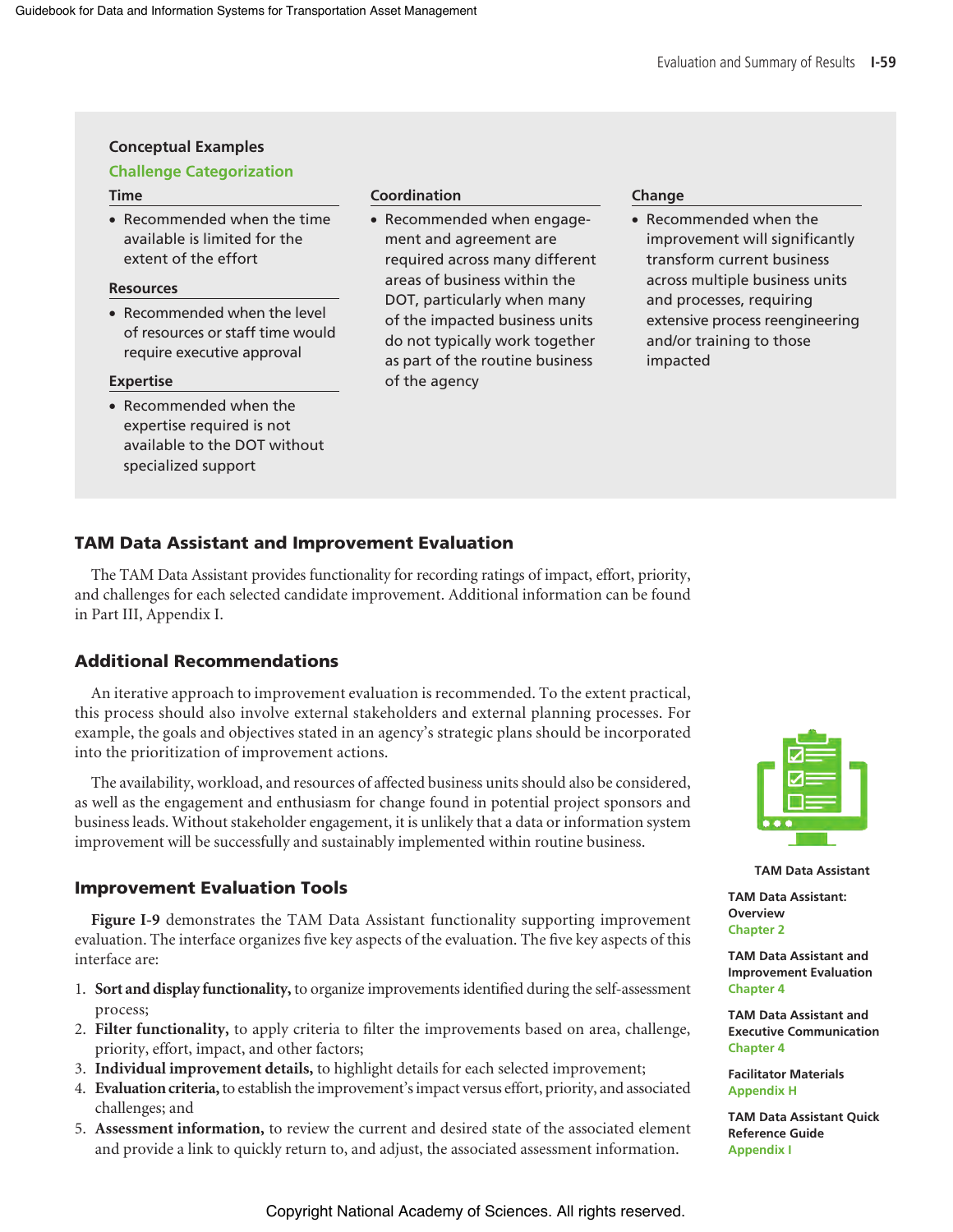**I-60** Guidebook for Data and Information Systems for Transportation Asset Management

| <b>Sort and Display</b>                    | <b>Evaluate Selected Improvements</b>                                                                                          |                    |      |                       |                  |                                                                                     | Page<br>$\mathbf{1}$<br><b>Show All Improvements</b> |
|--------------------------------------------|--------------------------------------------------------------------------------------------------------------------------------|--------------------|------|-----------------------|------------------|-------------------------------------------------------------------------------------|------------------------------------------------------|
| <b>Improvements Per Page</b><br>Display 10 |                                                                                                                                |                    |      |                       |                  |                                                                                     |                                                      |
| Sort Improvements By                       | <b>Specify Inventory Data Elements</b>                                                                                         | High               |      | o                     |                  | Challenges                                                                          | Priority                                             |
| $\mathbf{r}$<br>۰                          | Specify detailed inventory data elements for each                                                                              | Impact<br>Medium H |      |                       |                  | No Significant Challenges                                                           |                                                      |
| <b>Filter</b><br>$\bigcirc$                | asset, sub-type, and component. Set required,<br>recommended, and optional inventory data.                                     |                    |      |                       |                  | ₹ Coordination<br>$\times$ Time<br>Resources<br>Change<br>Expertise<br><b>Other</b> |                                                      |
| Areas                                      |                                                                                                                                |                    |      |                       |                  |                                                                                     |                                                      |
| Challenges                                 |                                                                                                                                |                    | Low. | Medium High<br>Effort |                  |                                                                                     | Expand Notes                                         |
| Priority                                   | A.1.a Asset Inventory Data Model<br>Hide This Improvement<br>Reassess                                                          |                    |      |                       | Current<br>Level | <b>Desired</b><br>2<br>$\overline{3}$<br>Leve                                       |                                                      |
| Effort                                     |                                                                                                                                |                    |      |                       |                  |                                                                                     |                                                      |
| Impact                                     | Routinely Evaluate Asset Data Model                                                                                            | High               |      | $\circ$               | $\overline{12}$  | Challenges                                                                          | Priority                                             |
| Scored                                     | Routinely evaluate the asset information model to<br>ensure alignment with TAM, project, and<br>maintenance development needs. | Impact<br>viedium  |      | ø                     | $\mathbf{m}$     | No Significant Challenges                                                           |                                                      |
| <b>Hidden Improvements</b>                 |                                                                                                                                |                    |      |                       |                  | Coordination<br>Time<br><b>Resources</b>                                            |                                                      |
|                                            |                                                                                                                                |                    |      |                       |                  | Change<br>Expertise<br>Other                                                        |                                                      |
| <b>Detault</b><br><b>Apply</b>             |                                                                                                                                |                    | Low  | Medium High<br>Effort |                  |                                                                                     | Expand Notes                                         |
| Showing 4 Improvements                     |                                                                                                                                |                    |      |                       |                  |                                                                                     |                                                      |
| 4 Total Selected Improvements              | A.1.a Asset Inventory Data Model                                                                                               |                    |      |                       | Current<br>Level | <b>Desired</b><br>$\overline{3}$<br>2<br>Leve                                       |                                                      |
| * total excludes hidden improvements       | Hide This Improvement<br>Reassess                                                                                              |                    |      |                       |                  |                                                                                     |                                                      |

*Figure I-9. Using the TAM Data Assistant to evaluate selected improvements.*

# Detailed Analysis

Detailed improvement data can be exported from the TAM Data Assistant to an Excel spreadsheet. One of the worksheets within the export will include each selected improvement and other potential improvements. This spreadsheet file should be used for any external analysis. If the TAM Data Assistant is not used, a similar spreadsheet could be developed based on the information presented in this guidebook.

The export file will contain the following information:

- **Element ID:** A unique identification number assigned to the associated element in the detailed technical framework. This unique identifier allows the improvement information to be joined to the assessment details;
- **Improvement Description:** The detailed descriptive language for the assessed element;
- **Priority:** The low-, medium-, or high-priority value assigned to the improvement;
- **Impact:** The low-, medium-, or high-impact value assigned to the improvement;
- **Effort:** The low-, medium-, or high-impact value assigned to the improvement;
- **Time Challenge:** An indicator of whether a time challenge was identified for the improvement (0 if no challenge was identified, or 1 if a challenge was identified);
- **Resource Challenge:** An indicator of whether a resource challenge was identified for the improvement (0 if no challenge was identified, 1 if a challenge was identified);
- **Expertise Challenge:** An indicator of whether an expertise challenge was identified for the improvement (0 if no challenge was identified, 1 if a challenge was identified);
- **Coordination Challenge:** An indicator of whether a coordination challenge was identified for the improvement (0 if no challenge was identified, 1 if a challenge was identified);
- **Change Challenge:** An indicator of whether a change challenge was identified for the improvement (0 if no challenge was identified, 1 if a challenge was identified);

Copyright National Academy of Sciences. All rights reserved.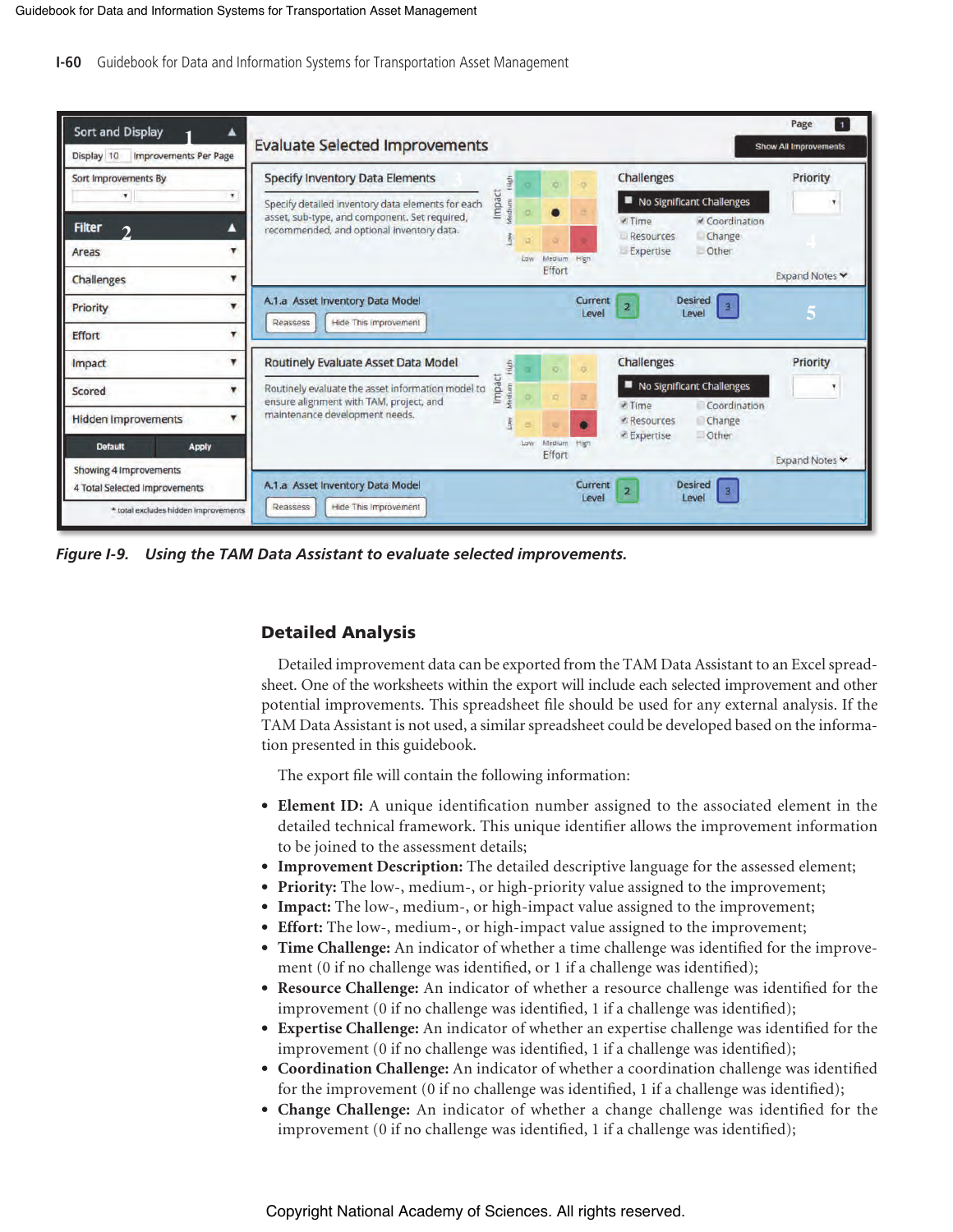- **Other Challenge:** An indicator of whether another type of challenge was identified for the improvement (0 if no challenge was identified, 1 if a challenge was identified);
- **Status:** An indicator of whether the improvement was or was not selected for improvement; and
- **Evaluation Notes:** Improvement notes captured during the self-assessment activity.

The export file can be used to readily list, filter, sort, and apply calculations that may be helpful in communicating the priorities for improvement. By joining these results with the detailed assessment information, the user can further refine the priorities for improvement. The "Conceptual Examples" text box in this section illustrates a variety of ways in which filters and sorting can be used in the export file.

#### **Conceptual Examples**

#### **Detailed Result Evaluation**

#### **High-Impact, Low-Effort Improvements**

The agency can filter for high-impact, low-effort improvements. Consider improvement opportunities that deliver significant value without substantial effort. Where practical for immediate investment, communicate these "lowhanging fruit" to decision-makers as easy wins.

#### **Combine Assessment and Improvement Information**

Assessment and improvement information can be combined using the Element ID field. Use this approach to improve communication of improvement priorities by also relating current or desired performance.

#### **Improvement of Low-Performing Elements**

The combined assessment and improvement information can be used to identify improvements for low-performing elements. By sorting on the "Assessment Current Level" field and ordering the results from lowest to highest value, improvements associated with the lowest-performing elements will be moved to the top of the list.

A low-performing element may not always stand on its own as a priority of the organization, but it may be relevant given the interrelated nature of performance within the framework. Lagging performance in one aspect of performance can have an impact on the ability to be successful in other areas.

#### **Improvement of Elements with Large Performance Gaps**

The combined assessment and improvement information can be used to identify improvements for elements with large gaps between current and desired performance. Calculate the difference between the "Assessment Desired Level" and "Assessment Current Level," and sort on the resulting value from largest to smallest value. Improvements associated with the largest performance gaps will now be found at the top of the file.

Consider how initial improvements in these areas should be prioritized, given that multiple improvements over an extended period will likely need to be implemented.